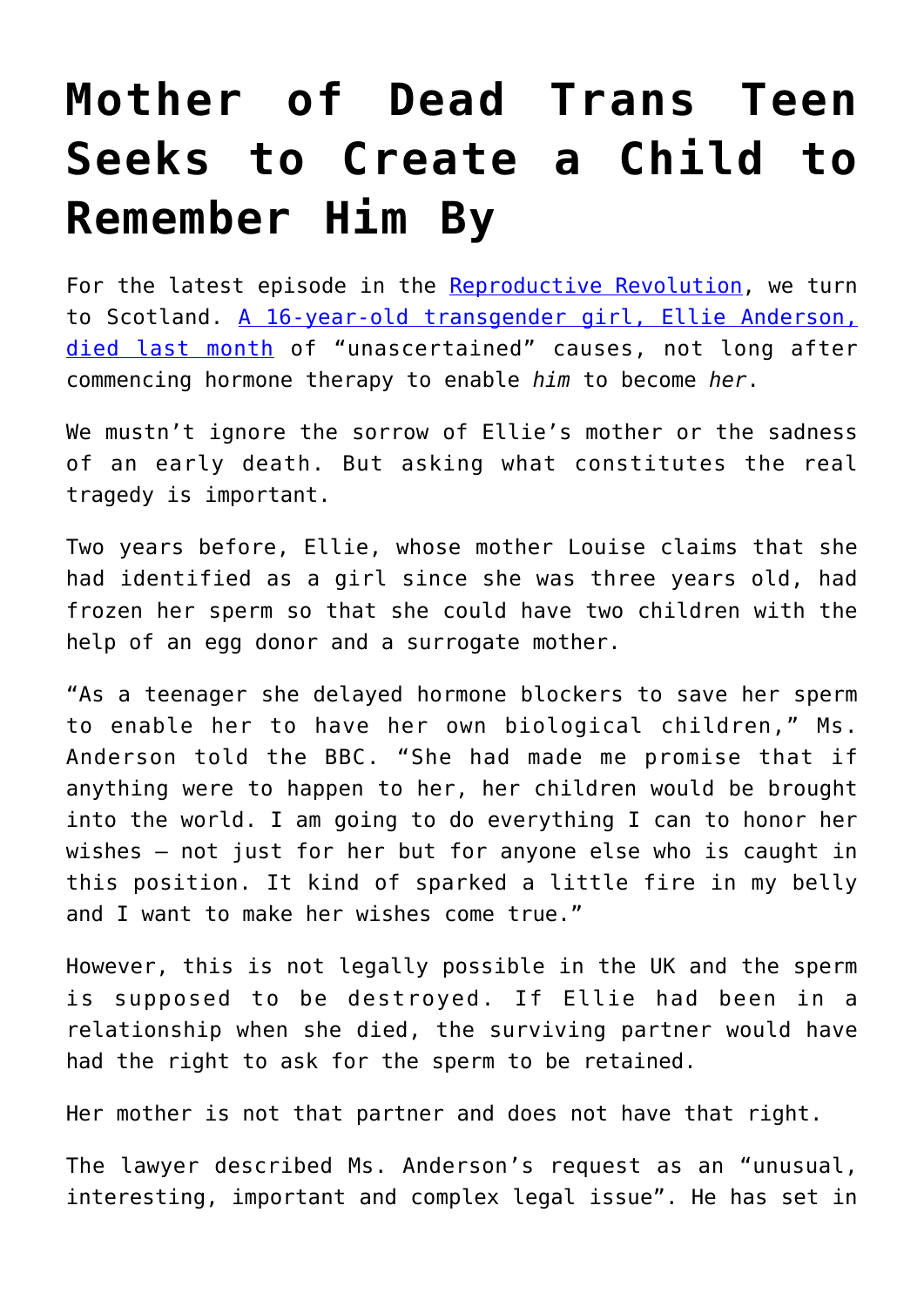motion a petition to the "noble office", a unique feature of Scots law. This allows judges to mitigate or clarify a law which might otherwise be oppressive.

"What we're trying to achieve would be to get an order from the court that Ellie's mum would be entitled to make use of her sperm for the purpose that Ellie intended — that being to create a genetic child of hers and a grandchild for Ms. Anderson."

If this does not succeed, they hope that the court will back a change in the law.

This would not be a good idea, as it would multiply the tragedy of this situation.

The first tragedy is, of course, Ellie's premature death.

The second would be the birth of a child without a mother or father. Yes, the poor babe would have a grandmother, but how could Ms. Anderson possibly be a substitute for a normal family relationship? To judge from the meagre information to be gleaned from the media, the child would not even have a grandfather.

Every child has an internationally recognized right to natural parents, if ordinary decency were not enough to justify this commonplace. According Article 7 (1) of the International [Convention on the Rights of the Child,](https://www.ohchr.org/en/professionalinterest/pages/crc.aspx) he or she has "the right to know and be cared for by his or her parents". A family with biological parents is normally where a child thrives best.

What Ms. Anderson wants is a keepsake of her son, a human being created to honor his memory. But human beings exist for their own sake, not as trophies.

In any case, as [Gillian Bowditch](https://www.thetimes.co.uk/article/gillian-bowditch-louise-andersons-battle-for-a-baby-will-only-bear-more-hurt-6s9dkxn5g), of *The Times* (London), commented: "There are many grandparents raising children